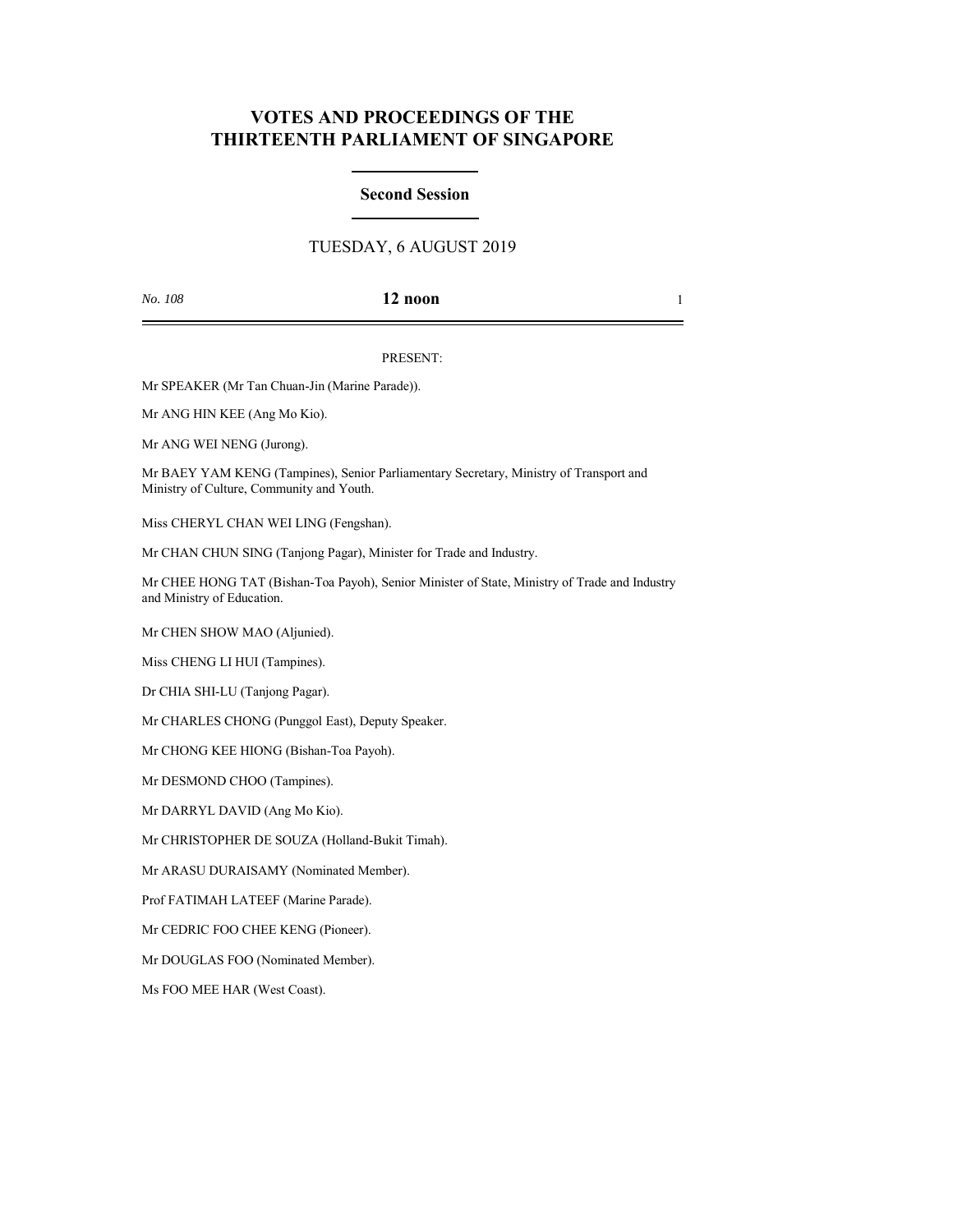Ms GRACE FU HAI YIEN (Yuhua), Minister for Culture, Community and Youth and Leader of the House.

Mr GAN KIM YONG (Chua Chu Kang), Minister for Health.

Mr GAN THIAM POH (Ang Mo Kio).

Mr GOH CHOK TONG (Marine Parade).

Assoc Prof DANIEL GOH PEI SIONG (Non-Constituency Member).

Mr HENG CHEE HOW (Jalan Besar), Senior Minister of State, Ministry of Defence.

Mr HENG SWEE KEAT (Tampines), Deputy Prime Minister and Minister for Finance.

Mr TERENCE HO WEE SAN (Nominated Member).

Ms INDRANEE RAJAH (Tanjong Pagar), Minister, Prime Minister's Office, Second Minister for Finance and Second Minister for Education.

Dr INTAN AZURA MOKHTAR (Ang Mo Kio).

Mr S ISWARAN (West Coast), Minister for Communications and Information and Minister-incharge of Trade Relations.

Dr JANIL PUTHUCHEARY (Pasir Ris-Punggol), Senior Minister of State, Ministry of Transport and Ministry of Communications and Information and Government Whip.

Mr KHAW BOON WAN (Sembawang), Coordinating Minister for Infrastructure and Minister for Transport.

Dr AMY KHOR LEAN SUAN (Hong Kah North), Senior Minister of State, Ministry of the Environment and Water Resources and Ministry of Health.

Dr KOH POH KOON (Ang Mo Kio), Senior Minister of State, Ministry of Trade and Industry.

Mr KWEK HIAN CHUAN HENRY (Nee Soon).

Dr LAM PIN MIN (Sengkang West), Senior Minister of State, Ministry of Health and Ministry of Transport.

Er Dr LEE BEE WAH (Nee Soon).

Mr DESMOND LEE (Jurong), Minister for Social and Family Development and Second Minister for National Development and Deputy Leader of the House.

Mr LEE YI SHYAN (East Coast).

Mr LIANG ENG HWA (Holland-Bukit Timah).

Mr LIM BIOW CHUAN (Mountbatten), Deputy Speaker.

Mr LIM HNG KIANG (West Coast).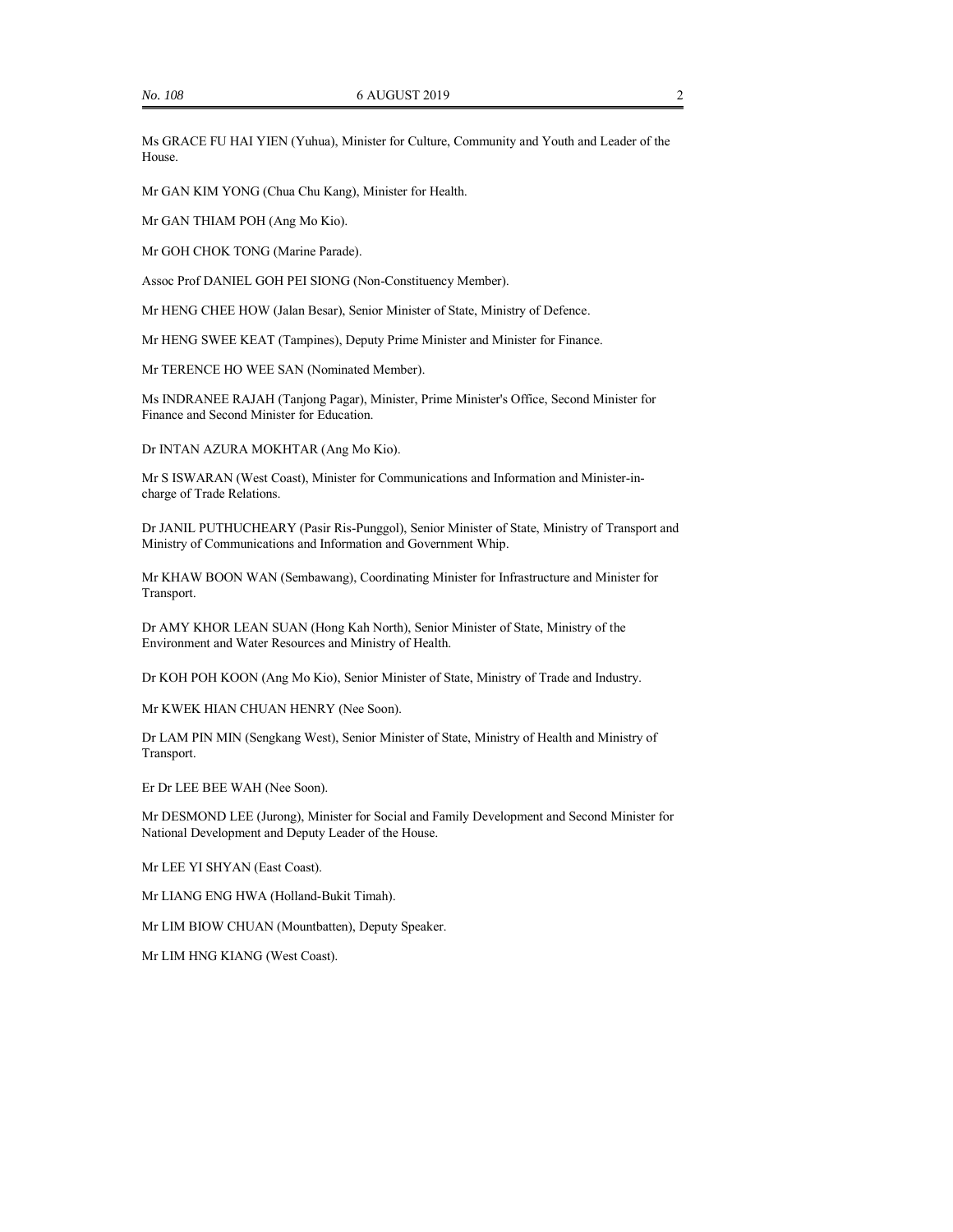Prof LIM SUN SUN (Nominated Member).

Ms SYLVIA LIM (Aljunied).

Dr LIM WEE KIAK (Sembawang).

Mr LOW THIA KHIANG (Aljunied).

Ms LOW YEN LING (Chua Chu Kang), Senior Parliamentary Secretary, Ministry of Education and Ministry of Manpower.

Dr MOHAMAD MALIKI BIN OSMAN (East Coast), Senior Minister of State, Ministry of Defence and Ministry of Foreign Affairs.

Mr MOHAMED IRSHAD (Nominated Member).

Mr MUHAMAD FAISAL ABDUL MANAP (Aljunied).

Assoc Prof Dr MUHAMMAD FAISHAL IBRAHIM (Nee Soon), Senior Parliamentary Secretary, Ministry of Education and Ministry of Social and Family Development.

Mr MURALI PILLAI (Bukit Batok).

Dr LILY NEO (Jalan Besar).

Mr NG CHEE MENG (Pasir Ris-Punggol), Minister, Prime Minister's Office.

Dr NG ENG HEN (Bishan-Toa Payoh), Minister for Defence.

Mr LOUIS NG KOK KWANG (Nee Soon).

Ms ANTHEA ONG (Nominated Member).

Mr ONG TENG KOON (Marsiling-Yew Tee).

Mr ONG YE KUNG (Sembawang), Minister for Education.

Ms JOAN PEREIRA (Tanjong Pagar).

Mr LEON PERERA (Non-Constituency Member).

Ms DENISE PHUA LAY PENG (Jalan Besar).

Mr PNG ENG HUAT (Hougang).

Mr PRITAM SINGH (Aljunied).

Ms IRENE QUAY SIEW CHING (Nominated Member).

Ms RAHAYU MAHZAM (Jurong).

Mr SAKTIANDI SUPAAT (Bishan-Toa Payoh).

Mr SEAH KIAN PENG (Marine Parade).

Mr K SHANMUGAM (Nee Soon), Minister for Home Affairs and Minister for Law.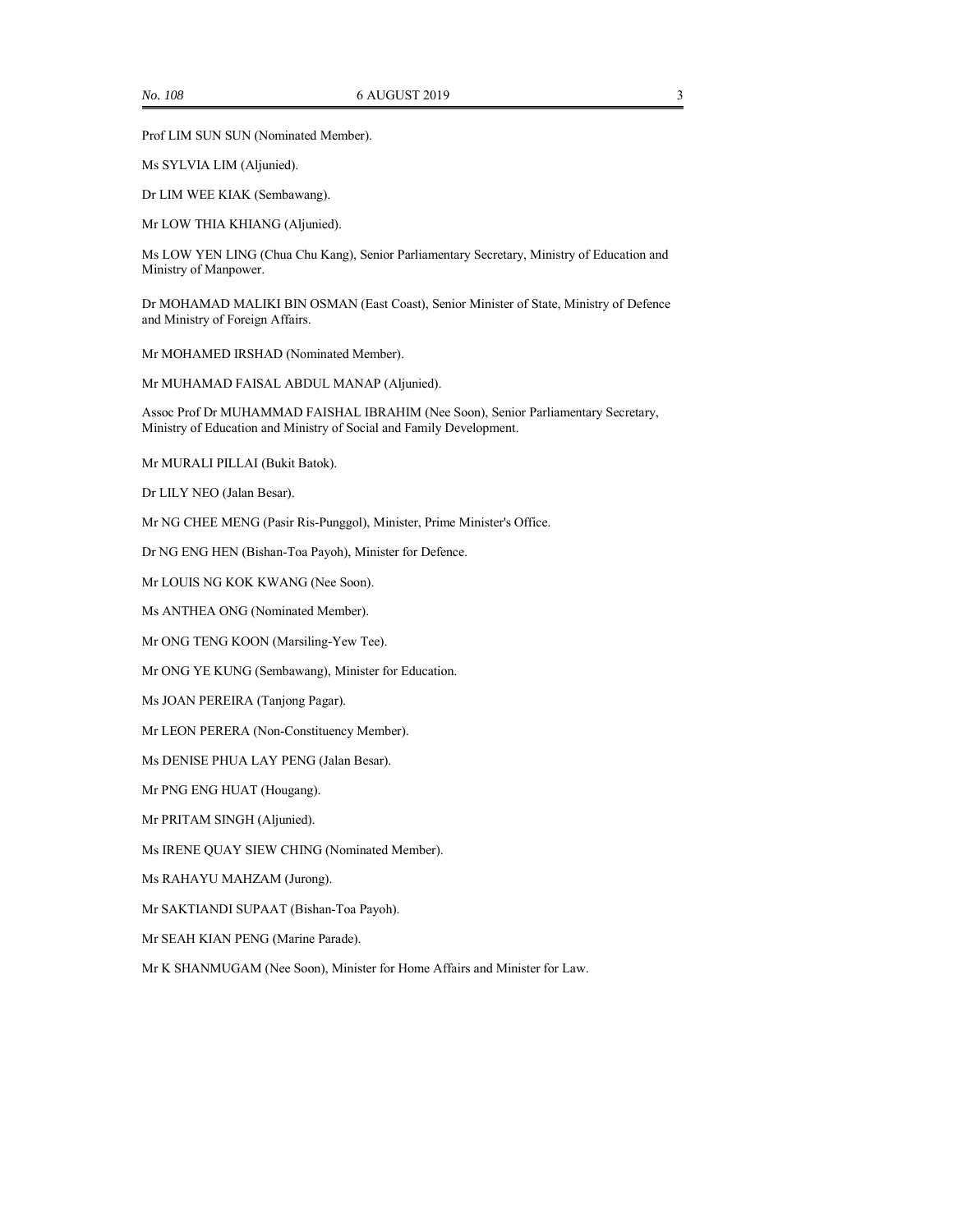Ms SIM ANN (Holland-Bukit Timah), Senior Minister of State, Ministry of Communications and Information and Ministry of Culture, Community and Youth and Deputy Government Whip.

Mr SITOH YIH PIN (Potong Pasir).

Ms SUN XUELING (Pasir Ris-Punggol), Senior Parliamentary Secretary, Ministry of Home Affairs and Ministry of National Development.

Mr DENNIS TAN LIP FONG (Non-Constituency Member).

Ms JESSICA TAN SOON NEO (East Coast).

Mr SAM TAN CHIN SIONG (Radin Mas), Minister of State, Ministry of Foreign Affairs and Ministry of Social and Family Development.

Dr TAN WU MENG (Jurong), Senior Parliamentary Secretary, Ministry of Foreign Affairs and Ministry of Trade and Industry.

Mr PATRICK TAY TECK GUAN (West Coast).

Mr TEO CHEE HEAN (Pasir Ris-Punggol), Senior Minister and Coordinating Minister for National Security.

Dr TEO HO PIN (Bukit Panjang).

Mrs JOSEPHINE TEO (Bishan-Toa Payoh), Minister for Manpower and Second Minister for Home Affairs.

Mr TEO SER LUCK (Pasir Ris-Punggol).

Mr THARMAN SHANMUGARATNAM (Jurong), Senior Minister and Coordinating Minister for Social Policies.

Assoc Prof WALTER THESEIRA (Nominated Member).

Ms TIN PEI LING (MacPherson).

Mr EDWIN TONG CHUN FAI (Marine Parade), Senior Minister of State, Ministry of Law and Ministry of Health.

Mr VIKRAM NAIR (Sembawang).

Dr VIVIAN BALAKRISHNAN (Holland-Bukit Timah), Minister for Foreign Affairs.

Mr LAWRENCE WONG (Marsiling-Yew Tee), Minister for National Development and Second Minister for Finance.

Prof YAACOB IBRAHIM (Jalan Besar).

Mr ALEX YAM ZIMING (Marsiling-Yew Tee).

Mr YEE CHIA HSING (Chua Chu Kang).

Ms YIP PIN XIU (Nominated Member).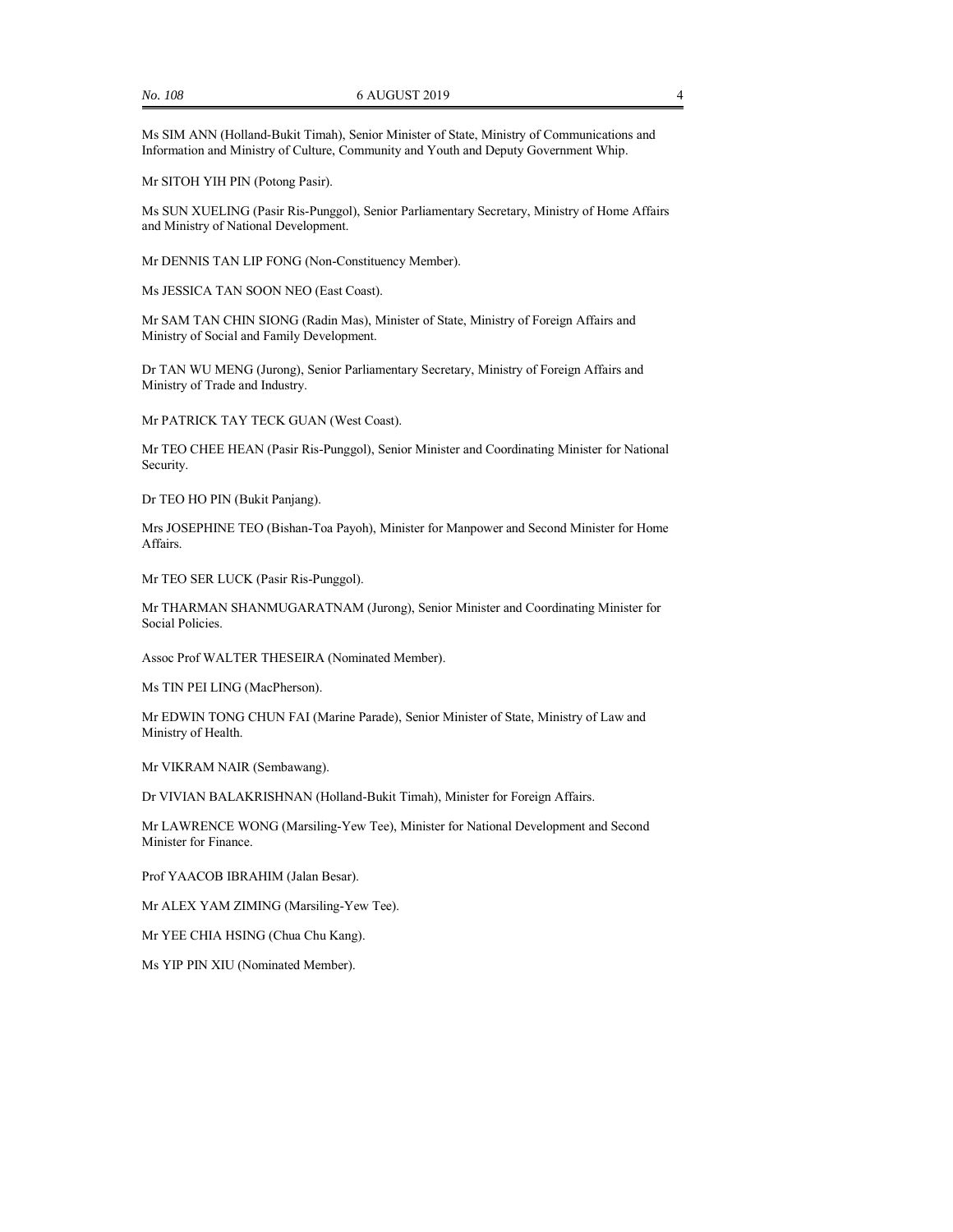Mr MELVIN YONG YIK CHYE (Tanjong Pagar).

Mr ZAINAL SAPARI (Pasir Ris-Punggol).

Mr ZAQY MOHAMAD (Chua Chu Kang), Minister of State, Ministry of National Development and Ministry of Manpower and Deputy Government Whip.

#### ABSENT:

Mr AMRIN AMIN (Sembawang), Senior Parliamentary Secretary, Ministry of Home Affairs and Ministry of Health.

Mr LEE HSIEN LOONG (Ang Mo Kio), Prime Minister.

Mr LIM SWEE SAY (East Coast).

Mr MASAGOS ZULKIFLI B M M (Tampines), Minister for the Environment and Water Resources and Minister-in-charge of Muslim Affairs.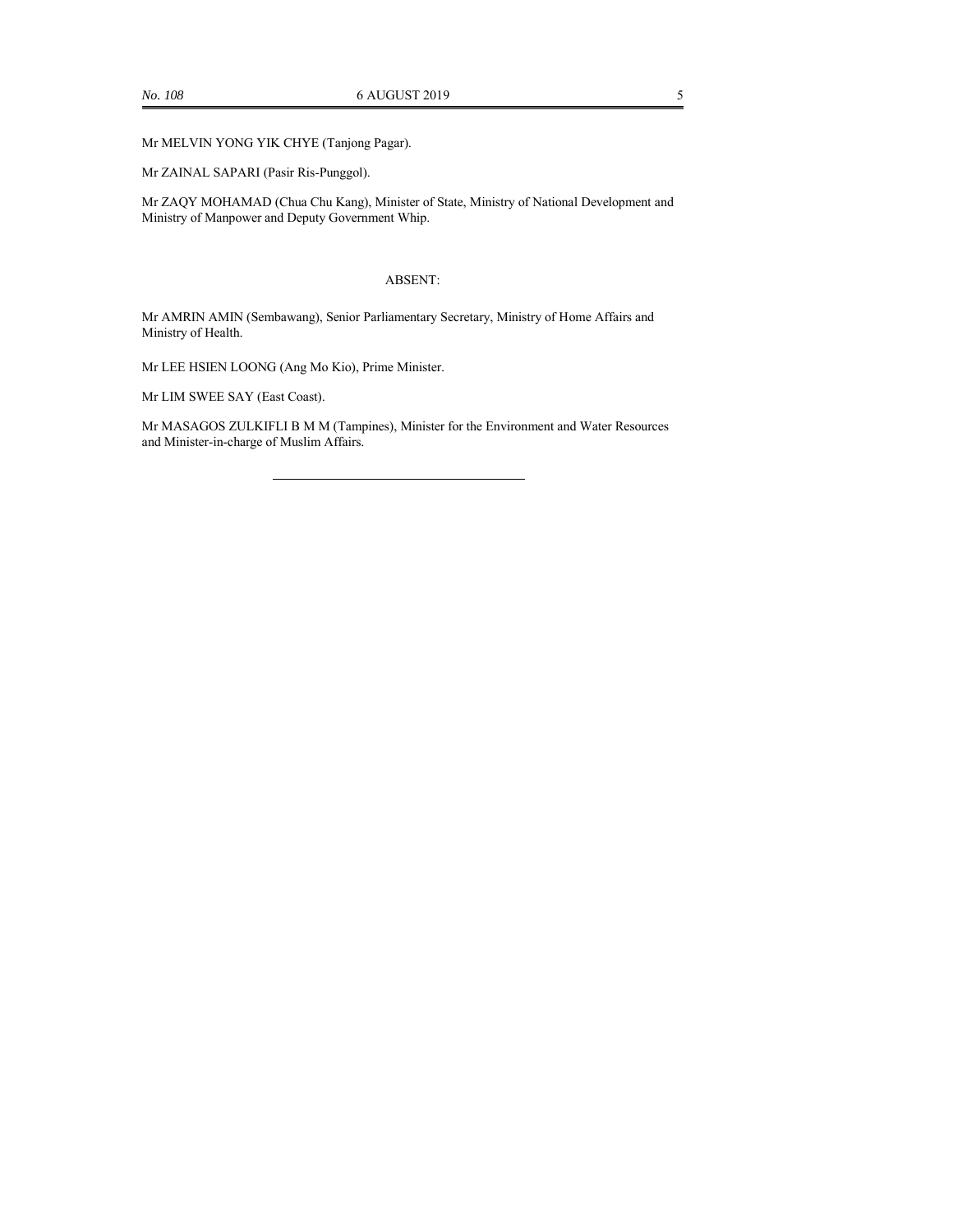- 1 Paper presented to Parliament and received by the Clerk of Parliament pursuant to Standing Order No. 31 (Presentation of Papers) and ordered to lie upon the Table:
	- 1.1 United Nations (Sanctions Iran) Regulations 2019 Presented on 6 August 2019 (S. L. 682 of 2019).
- 2 17 Questions for Oral Answer were answered during Question Time.
- 3 CareShield Life and Long-Term Care Bill "to establish and provide for the CareShield Life Scheme and other measures to provide for long-term care financing support for severely disabled persons, and to make consequential and related amendments to certain other Acts" – President's recommendation signified and Bill presented by the Minister for Health; read the first time; to be read a second time on the next available sitting day and to be printed. [Bill No. 24/2019].
- 4 Home Team Science and Technology Agency Bill read a second time and committed to a Committee of the whole House.

The House immediately resolved itself into a Committee on the Bill – (Second Minister for Home Affairs).

#### *(In the Committee)*

Clauses 1 to 52 inclusive agreed to.

Bill to be reported.

Bill reported, without amendment; read a third time.

5 Point-to-Point Passenger Transport Industry Bill – read a second time and committed to a Committee of the whole House.

The House immediately resolved itself into a Committee on the Bill – (Senior Minister of State (Dr Janil Puthucheary), on behalf of the Minister for Transport).

#### *(In the Committee)*

Clauses 1 to 68 inclusive agreed to.

The Schedule agreed to.

Bill to be reported.

Bill reported, without amendment; read a third time.